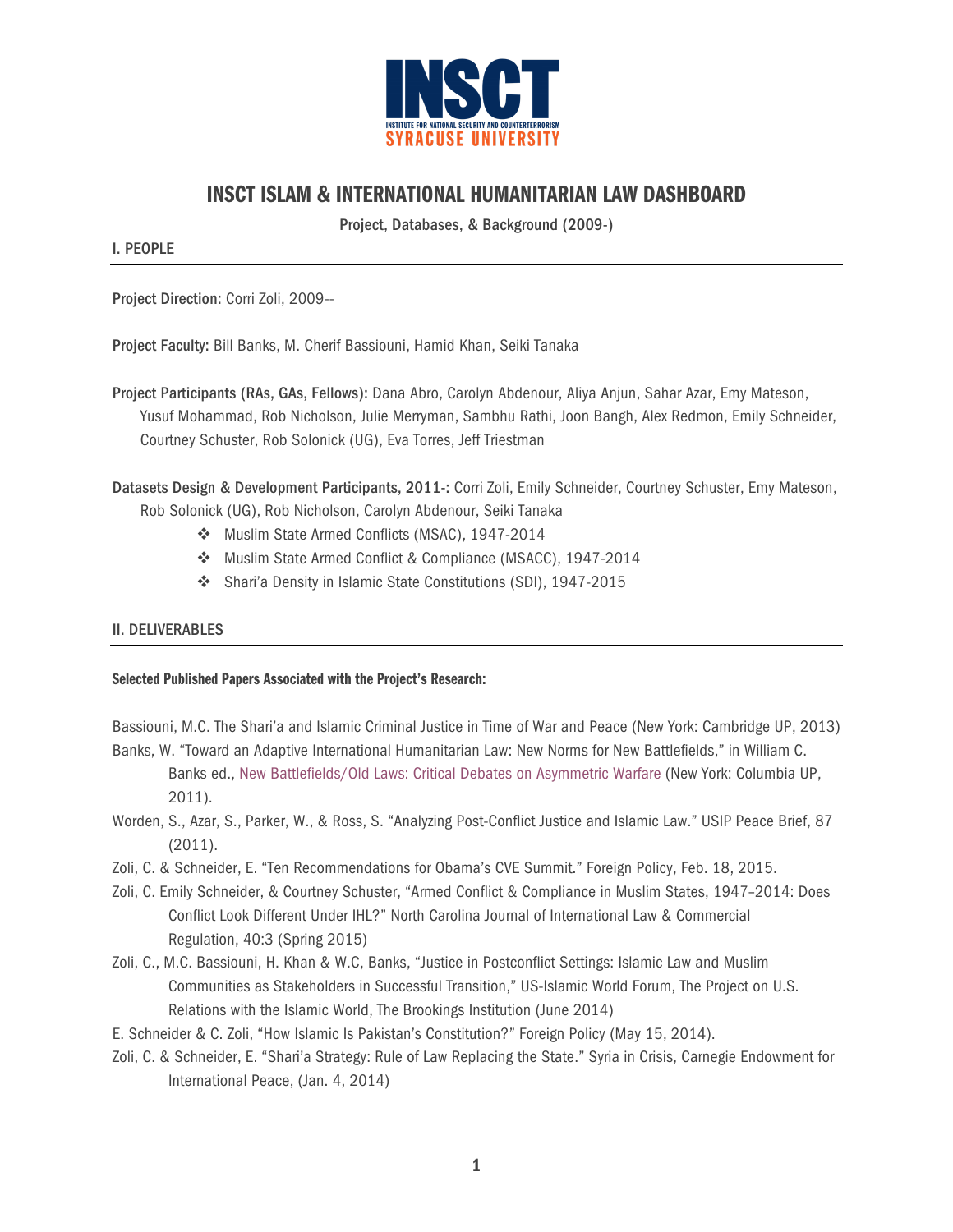- Zoli, C. & Schneider, E. "Shari'a Courts Move to the Battlefield: Jabhat al-Nusra Opens a Legal Front in the Syrian Civil War." Harvard Law School National Security Journal (Jan. 3, 2014).
- Zoli, C. & Schneider, E. "Privacy in Muslim Constitutions & the Bilateral Security Agreement," The Washington Post, Monkey Cage (Jan. 2, 2014).
- Zoli, C. Emily Schneider & Aliya Anjum, "Why Iraq Must Stop Playing the Shari'a Card," New America Foundation Weekly Wonk (Nov. 13, 2014)
- Zoli, C. & C. Schuster, "What Egypt's New Constitution Tells Us about Political Transition." Fletcher Forum on World Affairs, Tufts University (March 12, 2014)
- Zoli, C. "The 'God Gap' in International Humanitarian Law: Lessons Learned from Islamic Jurisprudence," INSCT Working Paper Series (Jan. 1, 2012)
- Zoli, C. "Humanizing Irregular Warfare: Framing Compliance for Nonstate Armed Groups at the Intersection of Security and Legal Analyses." in William C. Banks ed., New Battlefields/Old Laws: Critical Debates on Asymmetric Warfare (New York: Columbia UP, 2011).
- Zoli, C., Azar, S., & Ross, S. Patterns of Conduct: Libyan Regime Support for and Involvement in Acts of Terrorism. Prepared for M. Cherif Bassiouni, Chair, UNHRC Commission of Inquiry into Human Rights Violations in Libya (April 2011).
- Zoli. C, "Militant Islam: A Sociology of Characteristics, Causes, and Consequences by Stephen Vertigans," Journal of Shi'a Islamic Studies, Vol. 4, No. 4, pp. 472-478, 2011.

### Selected Conference/Workshop Presentations:

- 1. March 16-19, 2016, Atlanta, Georgia, International Studies Association (ISA) Annual Convention 2016: Exploring Peace, Invitation-Only Working Group on Global Trends on War and Political Violence (forthcoming).
- 2. Dec. 14-15, 2015, Riyadh, Saudi Arabia, King Faisal Center for Research and Islamic Studies, International Conference, "The Role of Shari'a and Islamic Laws of War," Corri Zoli, Islam and Conflict Norms (forthcoming).
- 3. Sept. 19, 2015, Brown University, Provincetown, RI, The 44<sup>th</sup> Annual Conference of the North American Association of Islamic and Muslim Studies (NAAIMS), Middle East Studies, Brown, Sectarianism in Islam and Muslim Studies, Metcalf Research Building, Friedman Auditorium
- 4. October 8-10, 2015, Five Colleges, Inc., Springfield, MA, International Security Studies Section of ISA (ISSS) and the International Security and Arms Control (ISAC) Section of American Political Science Association (APSA) ISSS-ISAC Conference, (Amherst College, Hampshire College, Mount Holyoke College, Smith College, and UMass-Amherst), Springfield, MA: Corri Zoli, Norms that Authorize or Restrain Political Violence: Comparing IHL Compliance across Muslim-Majority States (1947-2015) (forthcoming).
- 5. July 1–3, 2015, New York University College of Law, New York City, International Society of Public Law (ICON·S) 2015 Conference "Public Law in an Uncertain World," Corri Zoli, Post-Arab Spring Political Contention: Hybridity and Creative Constitutionalism in Governance.
- 6. Dec. 14-15, 2014, Riyadh, Saudi Arabia, King Faisal Center for Research and Islamic Studies, International Preparatory Workshop, "The Role of Islam in International Humanitarian Law and Conflict Norms," Corri Zoli, Gulf Leadership on Post-Conflict Transition
- 7. Sept. 20, 2014, Columbia University, New York, The 43rd Annual Conference of the North American Association of Islamic and Muslim Studies (NAAIMS), "The Concept of Authority in Muslim Societies: Political, Religious,